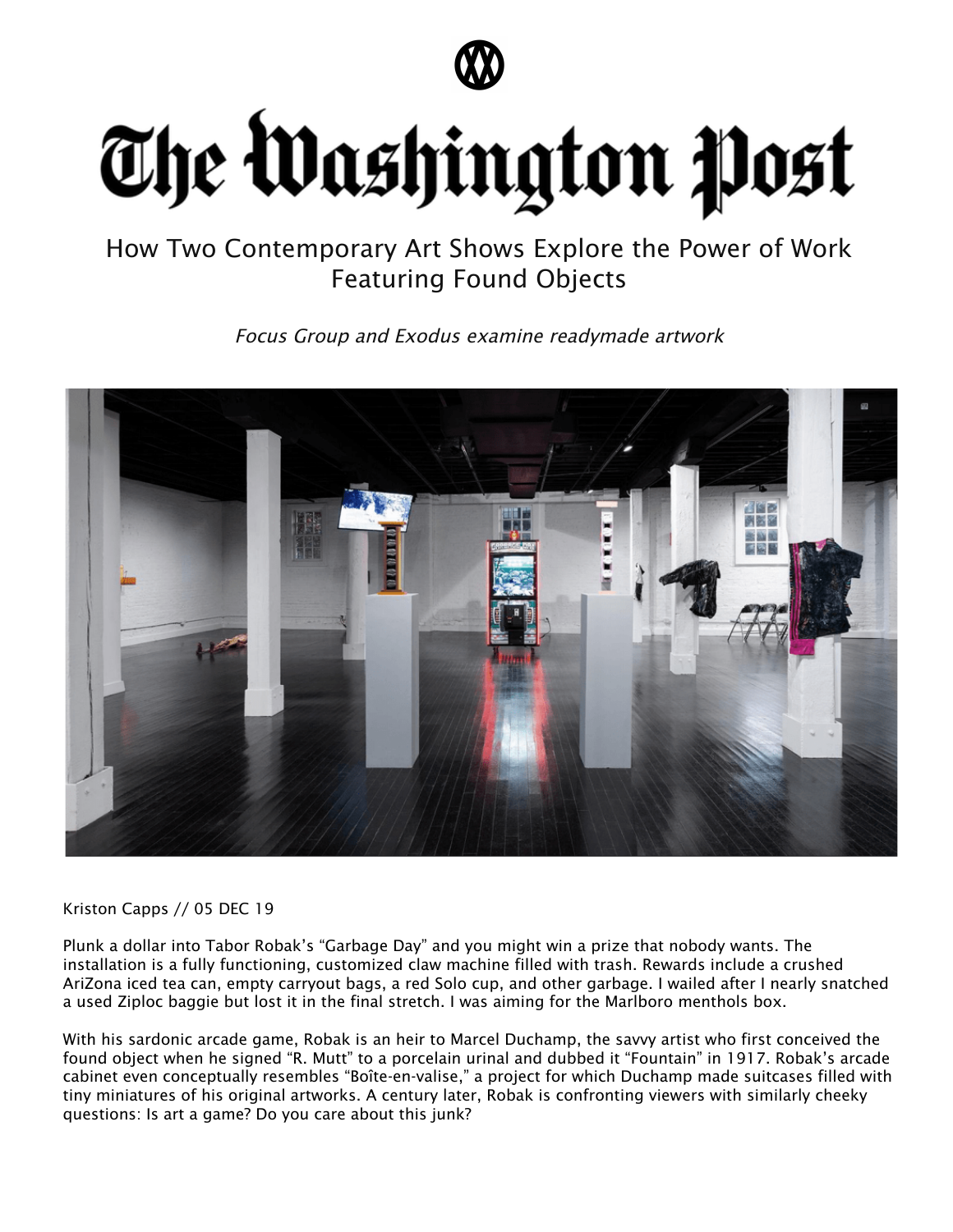"Garbage Day" is part of Focus [Group](https://www.vonammon.co/focusgroup), a show on view at von ammon co. that explores the darker corners of Duchamp's legacy. More than a dozen artists contributed works that carry forward the conceptual and sculptural strategies for visualizing consumerism as a realm of its own. Today, Duchamp looms so large over contemporary art that a show tracing his influence could mean anything. Focus Group, as the title proclaims, is sharper: A palpable dread suffuses the exhibition, a sense of danger that is peculiar to the 21st century.

For example, Tom Holmes' "untitled Seating Arrangement" features a neat arrangement of seven folding chairs, plated in chrome and arranged to face due south. Lined up against a wall, the rows of chairs resemble stormtroopers hindered from proceeding toward their ominous true purpose. Emily Schubert's "Ladyfingers (Red)" comprises casts of the artist's finger in red urethane foam, individually wrapped in plastic and hanging like novelties you might expect to find near the cash register at a bodega. The issues in *Focus Group*—the glossy corporate board on the warpath, the colonized body parts up for sale—feel specific to this moment in history.

Jade Kuriki Olivo, an artist who practices as Puppies Puppies, makes work that addresses her experience with gender transition as well as with a brain tumor. For "Cheetos Bag-O-Bones White Cheddar Cheese Flavored Snacks, 8 oz (Emptied bag)," she (or an executor) simply distributes the contents of a single-serving snack bag onto the gallery floor in a circular pattern. The work is both cheap and ceremonial: bite-sized, nutritionally void skulls and bones that are used to fulfill a personal ritual. Puppies Puppies finds the gallows humor in fraught universal questions about mortality and corporality, but her work also points to individual risks and harms. A Halloween prop on display takes on a vulnerable aspect thanks to its title, which the artist borrows from a description on the product's packaging: "Rest (Mummified life-size skeleton with realistic face and super strong, super flexible, and super realistic skin. Skin is embedded with tear-resistant mesh. Great for situations such as haunts, escape rooms, and stunts, where stress and rough handling are expected)."

Many of the works on view were made with store-bought stuff that can be purchased at any CVS, including "After ferdinand, the gay bull who never felt like doing anything" by Borna Sammak. The painter makes work using commercial materials, in this case by embroidering fragments of beach towels onto canvas.

"Springvalley\_w\_strippers," a Petra Cortright landscape made in Flash, features found animations of dancing women culled from porn sites. Here they look silly, but in their native environment, these disposable ads often conceal sophisticated tools for espionage, fraud, and data collection. One finding from Focus Group is take nothing for granted ever.

A trio of Alex Bag self portraits—some of the best works on view—feature objects that look like they must be satirical. For her project, which appears in the gallery's bathroom, Bag pairs pictures of herself and her child in the tub with Zest soap products that go by the names of Brrrrr!, Mmm!, and Tssss! Tender yet subversive, her photo installations could almost be product placements, if the products weren't so goofy.

Focus Group isn't a Duchamp show per se, although the timing would be right for it, as the Hirshhorn Museum and Sculpture Garden recently opened the first in a two-part exhibition spanning the entire arc of the artist's career. The idea of the readymade has evolved in dizzying and terrifying ways since Duchamp elevated the bourgeois to the bespoke. Artists are still tackling it with a sense of sensationalism. On the back of "Garbage Day," Robak adds an almost-convincing certificate of verified offset emissions for the carbon produced by his garbage-art. As a gesture of faux sincerity, it's a searing indictment of the state we're in—and it's even funnier if it's sincere.

The thesis in *Focus Group* is tight enough to serve as its own curatorial category. Cameron Rowland's readymade "Attica Series Desk," a piece of furniture produced by incarcerated workers in the Attica Correctional Facility in New York, belongs among this sinister selection of dark objects, for example. The show stands in contrast to another brainy sculpture review up in D.C.: *[Exodus](https://bortolamigallery.com/site/artistcities/paul-pfeiffer-washington-d-c/)*, a broader and looser arrangement of post-consumer and found-object works. While the shows overlap in places, they diverge in more ways than would seem possible for a pair of Duchamp tributes.

Exodus, a visiting group exhibition from New York's Bortolami Gallery, transforms a vacant storefront in the Watergate complex into a statement show on found-object artworks. The display—the seventh in a series of shows that pairs an artist-curator with a city, in this case Paul Pfeiffer and D.C.—features works by the likes of Whitney Biennial mainstays Lutz Bacher, Arthur Jafa, and Eric N. Mack. Works by Cady Noland, a sculptor known best for deconstructing American domestic dystopia in the 1980s and '90s, and Josh Kline, a sculptor who tackles similar themes in the corporate tech sphere today, can be found in both Exodus and Focus Group.